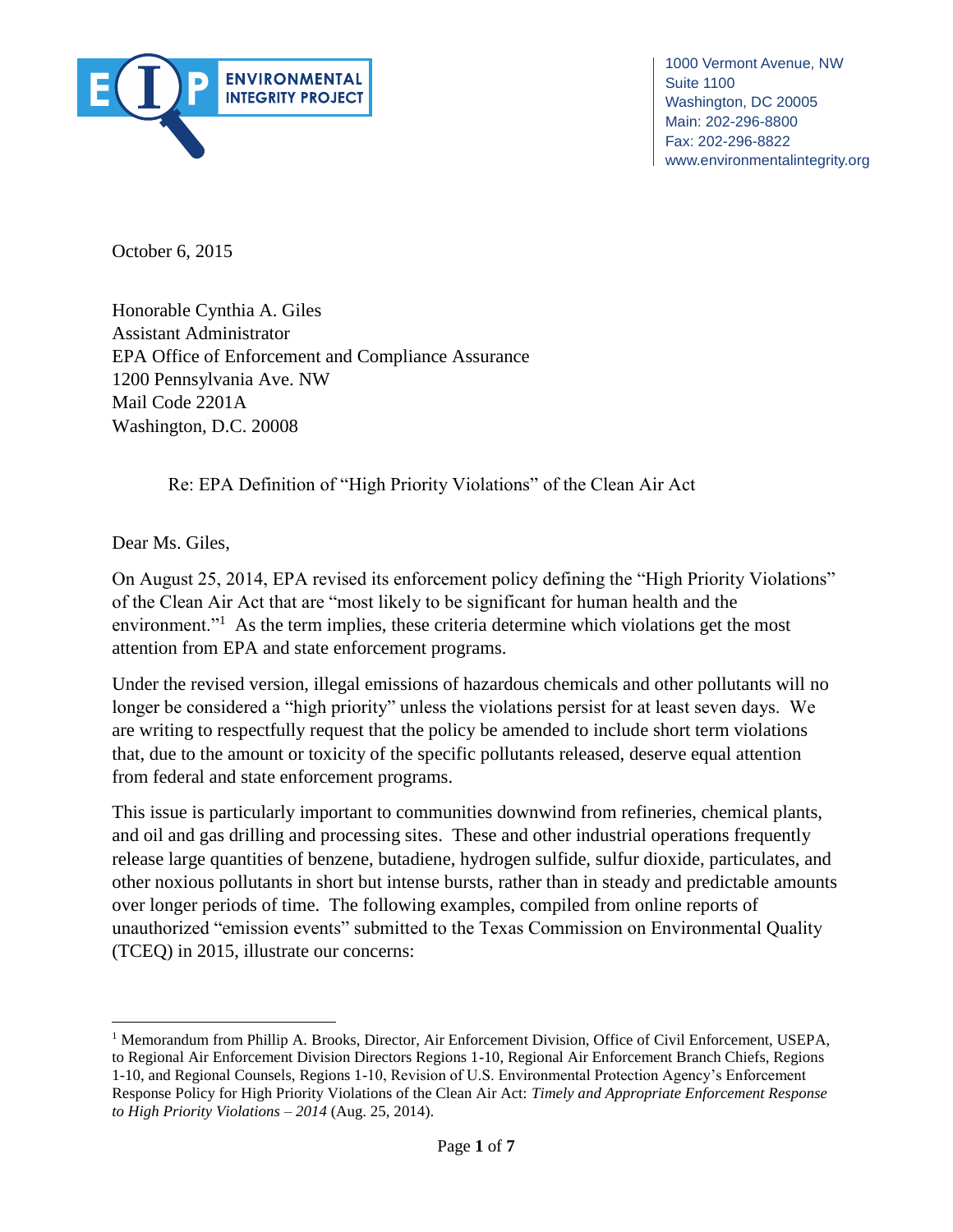- On August 9, **Shell Oil Deer Park** released more than 300,000 pounds of 1,3-butadiene, a carcinogen, when relief valves opened on a spherical tank at its Houston petrochemical plant. This emission event lasted just 55 minutes.
- Over a six hour period beginning August  $11<sup>th</sup>$ , nearly 12,000 pounds of 1.3-butadiene and 35 tons of other smog-forming volatile organic chemicals escaped from an unlit flare at the **Texas Petrochemicals** manufacturing site in Houston's Manchester neighborhood. The Houston area remains in violation of federal ozone standards.<sup>2</sup>
- The **Conoco Phillips Borger refinery** in Hutchinson County reported emitting more than 177 tons of particulates during startup of its catalytic crackers between July 12 and July 17.<sup>3</sup> Three short term upsets in June, none of which lasted longer than two days, released another 90 tons of particulates.
- Between August 12 and 14, the **Ascend Performance Materials Chocolate Bayou plant** released 8,678 pounds of acrylonitrile, a human carcinogen even more potent than benzene, according to the inhalation risk assessment posted on EPA's "Integrated Risk Information System."
- On August 13, the **Huntsman Port Neches chemical plant** vented 12,900 pounds of ethylene oxide to the atmosphere in just fifteen hours following an electrical outage. Ethylene oxide is a probable human carcinogen, according to  $EPA<sup>4</sup>$  Huntsman had earlier released 3,695 pounds of ethylene oxide, when a transformer outage on March 1 shut down several pumps and a compressor.
- Between April 15 and April 20, a cooling tower leak at **the BASF Total Fina Nafta Complex** in Port Arthur released 13,065 pounds of benzene, a known carcinogen, and 9,060 pounds of other pollutants classified as hazardous under the Clean Air Act.
- The **Dow Texas Operations Chemical Plant** in Freeport released nearly 9,000 pounds of benzene during a plant startup that began late afternoon on July 17 and ended the early morning of July 20. Including six other startups or malfunctions, the longest of which lasted less than six days, the facility has released 18,149 pounds of benzene, 8,968 pounds of 1,3-butadiene, and more than 180 tons of additional VOCs so far this year. Dow reports that its flares smoked intermittently during most of these events, releasing unknown amounts of oily soot and black carbon.

 $\overline{\phantom{a}}$ 

<sup>&</sup>lt;sup>2</sup> The facility appears as the "Houston Plant" in TCEQ's online database, but the RN number for this facility confirms that Texas Petrochemicals is the owner/operator.

<sup>3</sup> The RN number for the "Borger Refinery" identifies Conoco Phillips as the owner/operator.

<sup>4</sup> http://www3.epa.gov/airtoxics/hlthef/ethylene.html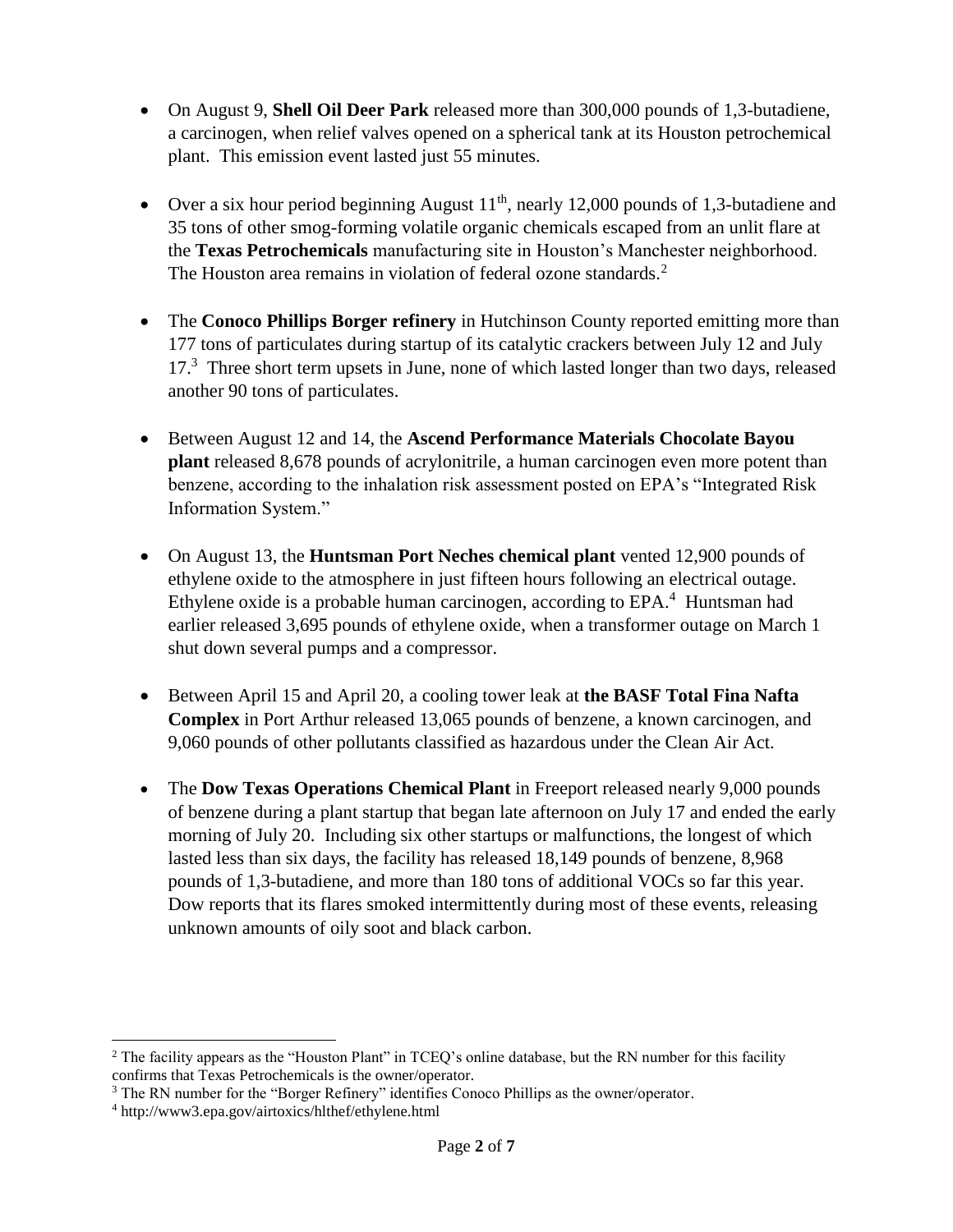- Between February 23 and 24, the **Formosa Point Comfort plant** in Calhoun County released 10,333 pounds of 1,3-butadiene and more than 20 tons of VOCs after its propylene and ethylene compressors malfunctioned. That was not the first big upset at the Point Comfort plant. On January 20, a failed startup released 3,672 pounds of 1,3 butadiene, while another process upset between September 9 and 10 in 2015 released 4,394 pounds of benzene and butadiene (combined) and 17 tons of other VOCs.
- **Blanchard Refining** in Galveston Bay released more than 108 tons of catalyst fines (as particulate matter) over a 23 hour period starting on January 13. According to the company's report, the upset was triggered by a malfunctioning slide valve on a Fluid Catalytic Cracking Unit.
- Short term events can result in substantial pollution over the course of a year. For example, the **James Lake Gas plant** in Ector County has already released more than 550 tons of sulfur dioxide from its acid gas flare from February 5th through the end of August, due to compressor malfunctions or repairs. Since none of these upsets lasted more than three days and at least a week elapsed between the start of each event, they do not appear to qualify as "high priority violations," even though emissions in the first eight months of 2015 are already twice the plant's annual limit of 246 tons.
- Similarly, the permit for the **Amerada Hess Gas plant** in Gaines County authorizes no more than 94 pounds of sulfur dioxide an hour, or 420 tons per year. Yet just 17 different emission events, ranging from less than two hours to no more than five days each, have already released nearly 700 tons of sulfur dioxide so far in 2015. The flares releasing this pollution smoke intermittently, releasing an unknown amount of oily soot.

Attachment 1 includes the Facility Identification Number (RN) for each facility and the report number for each event. Each report can be obtained online through the Texas Air Emission Event Report Database at [http://www2.tceq.texas.gov/oce/eer/.](http://www2.tceq.texas.gov/oce/eer/) Attachment 2 summarizes the health effects of the specific pollutants released during these upsets.

The online reports filed by each of these companies indicate that these upset releases exceed permit limits, but further investigation may be required to make a final determination. The reports may significantly understate releases of these pollutants. EPA recently revised the "AP-42" factors used to estimate emissions from flares after finding that even well operated flares release about four times more volatile organic chemical pollutants than the Agency had previously assumed.<sup>5</sup>

We understand that EPA and states retain the discretion to classify any of the emission events described above as high priority violations. That does not address our concerns. The policy is clearly intended to create a presumption that violations that do not persist for at least seven days (either continuously or intermittently) are less serious because they are unlikely to pose a

 $\overline{\phantom{a}}$ <sup>5</sup> Chapter 13.5, Emission Factors for Industrial Flares (revised April 2015), AP42 Fifth Edition, Vol. I, available online at http://www3.epa.gov/ttn/chief/ap42/ch13/.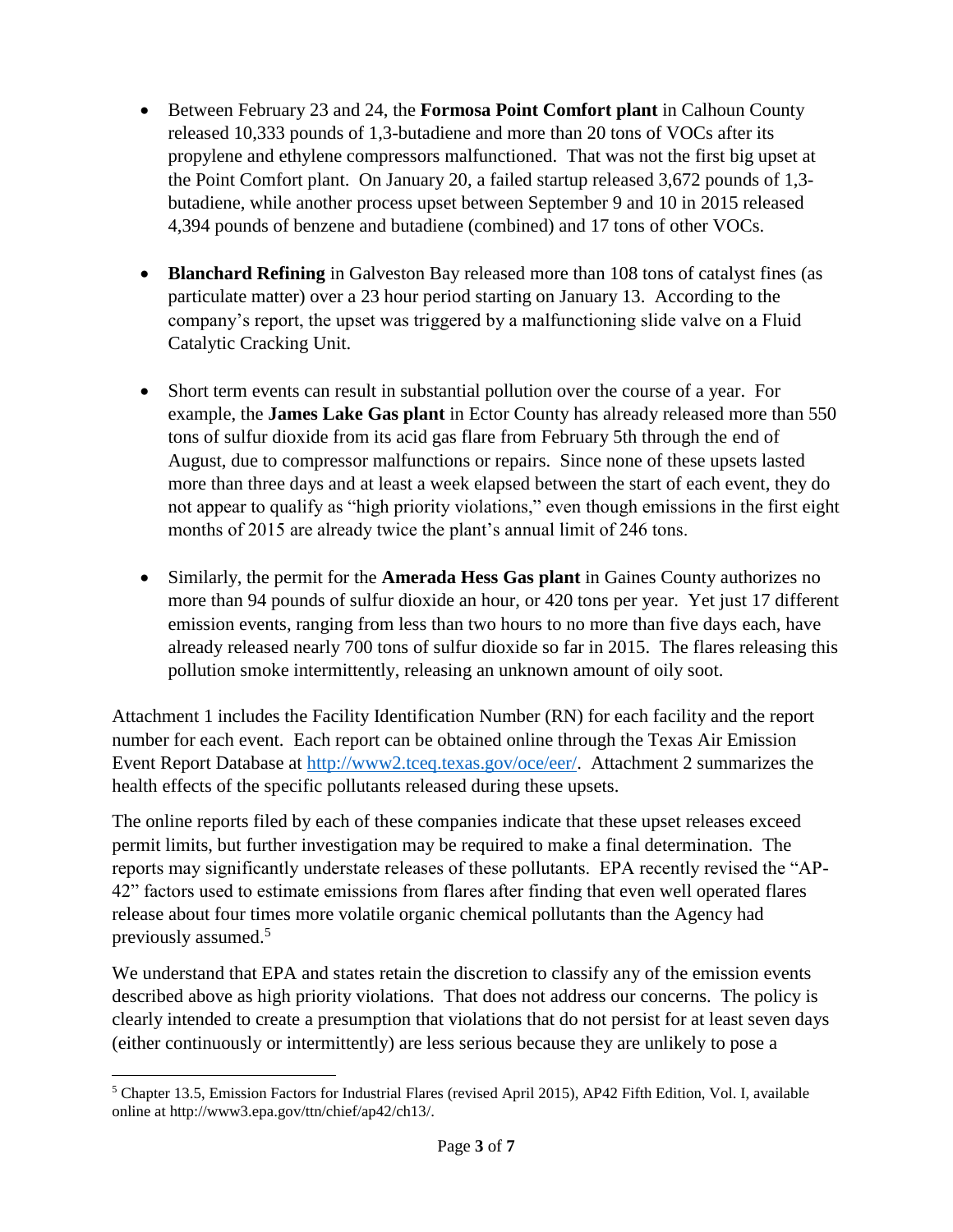significant risk to public health or the environment. We respectfully disagree with these assumptions. The short term emission events can overwhelm communities with high volumes of pollution, include significant amounts of carcinogens and other toxins that are dangerous in small concentrations, and may contribute more to annual emissions than so-called "normal operations."

The communities most affected by these episodes are typically working class neighborhoods, where a majority of the residents are Latino or African American. They may also include large numbers of children and elderly residents, who are more sensitive to the respiratory ailments triggered by air pollution. On its webpage, EPA's Office of Enforcement and Compliance Assurance promises to "advance environmental justice by protecting communities most vulnerable to pollution."<sup>6</sup> It will be hard to keep that promise if emissions from catastrophic or chronic upsets at plants near these vulnerable communities are classified as a lower priority for EPA or state enforcement.

We ask that the policy reclassify as a high priority any short term violation (lasting less than seven days) caused by emission events that either:

- 1. Release an unusually large volume of criteria pollutants like sulfur dioxide or particulates<sup>7</sup>, or small but significant amounts of acrylonitrile, benzene, butadiene, ethylene oxide, hydrogen fluoride, and other toxins that are hazardous in minute concentrations;
- 2. Occur frequently enough to cause emissions to exceed annual limits or (where applicable) major source thresholds.

Agencies would have some discretion in applying these criteria, as they do under the current policy in deciding whether a violation of monitoring or testing requirements is "substantial" enough to be a high priority. We do ask that the criteria be based upon the volume, toxicity and frequency of actual emissions, and not depend on agency judgments about the extent of exposure in affected communities. Agency resources are scarce and ambient monitoring (especially of air toxins) is limited, making it unlikely that EPA's risk assessment would accurately assess the full range of health risks that result from exposure to these pollutants.

 $\overline{\phantom{a}}$ <sup>6</sup> U.S. Environmental Protection Agency, "About the Office of Enforcement and Compliance Assurance (OECA)." http://www2.epa.gov/aboutepa/about-office-enforcement-and-compliance-assurance-oeca

 $<sup>7</sup>$  Significant violations of opacity standards should be included in this category, as high opacity events indicate the</sup> release of large amounts of fine particles.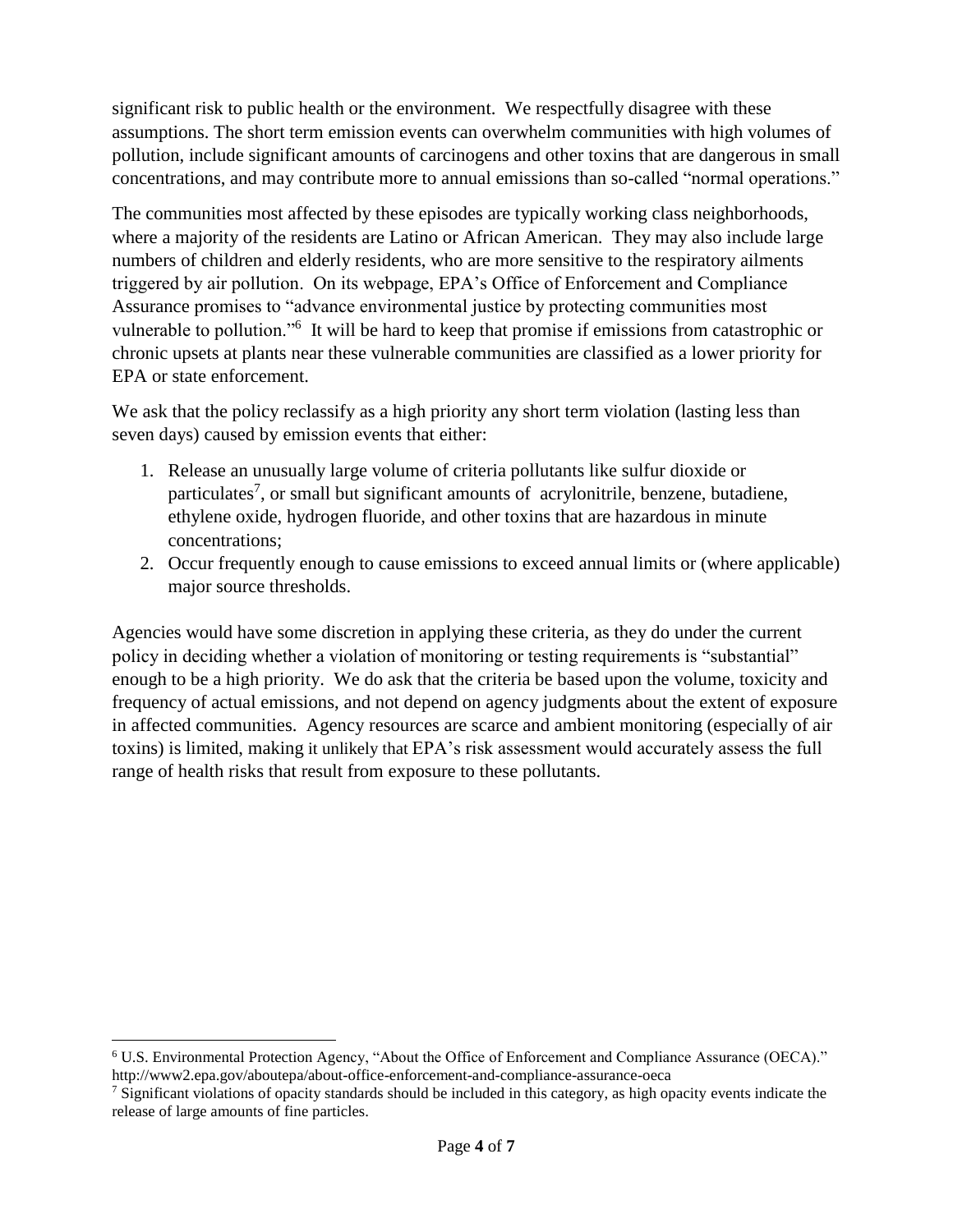We would welcome the opportunity to meet with you to discuss our concerns and recommendations, and provide further examples of emission events that ought to qualify as high priority violations. In the meantime, thank you for considering our views.

Sincerely,

Eric Schaeffer Executive Director Environmental Integrity Project 1000 Vermont Avenue NW, Suite 1100 Washington, DC 20005 eschaeffer@environmentalintegrity.org (202) 263-4440

Trip Van Noppen President, **Earthjustice** echeuse@earthjustice.org

Patrick Gallagher Director, Environmental Law Program, Sierra Club pat.gallagher@sierraclub.org

Alfred Carrillo Pastor, Apostolic Faith Center alfredcarrillo@msn.com

Jane Williams Executive Director, California Communities Against Toxics Dcapjane@aol.com

Ronald White Director of Regulatory Policy, Center for Effective Government rwhite@foreffectivegov.org

Mike Tidwell Director, Chesapeake Climate Action Network mtidwell@chesapeakeclimate.org

John Walke Clean Air Director, Natural Resources Defense Council jwalke@nrdc.org

Adrian Shelley Executive Director, Air Alliance Houston adrian@airalliancehouston.org

Katherine Black Steering Committee Chair, Benicians for a Safe and Healthy Community kblack@kbconsult.net

Drew Wood Executive Director, California Kids IAQ californiakidsiaq@gmail.com

Robert R.M. Verchick President, Center for Progressive Reform Gauthier ~ St. Martin Eminent Scholar, Loyola University New Orleans College of Law verchick@loyno.edu

Ellen Rendulich Director, Citizens Against Ruining the Environment emrrealty@comcast.net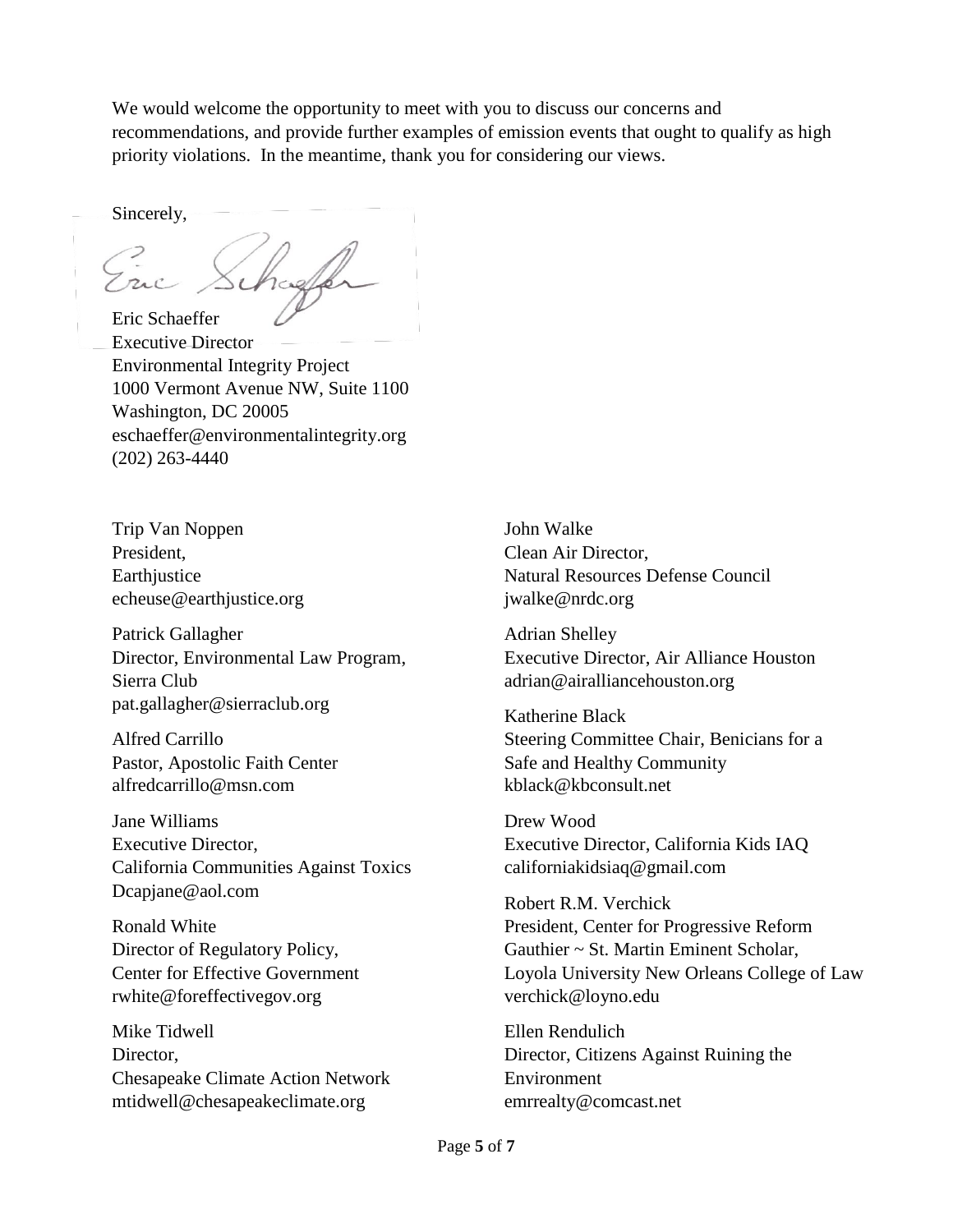Joseph Otis Minott, Esq. Executive Director, Clean Air Council joe\_minott@cleanair.org

Ricardo Pulido Executive Director, Community Dreams mr.rpulido@gmail.com

Jim Schermbeck Director, Downwinders At Risk Schermbeck@aol.com

Luke Metzger Director, Environment Texas luke@environmenttexas.org

Rick Hind Legislative Director, Greenpeace rhind@greenpeace.org

Brian Buckheit Former Director, Air Enforcement Division Office of Enforcement and Compliance Assurance US Environmental Protection Agency b\_buckheit@msn.com

Rena Steinzor Professor of Law, University of Maryland Francis King Carey School of Law rsteinzor@law.umaryland.edu

Dianne Bady Project Coordinator, Ohio Valley Environmental Coalition dbady.ovec@gmail.com

Brian Urbaszewski Director, Environmental Health Programs, Respiratory Health Association BUrbaszewski@lungchicago.org

Juan Parras Director, Texas Environmental Justice Advocacy Services parras.juan@gmail.com

Jesse N. Marquez Executive Director, Coalition For A Safe Environment jnm4ej@yahoo.com

Cynthia Babich Director, Del Amo Action Committee delamoactioncommittee@gmail.com

Bruce Baizel Energy Program Director, Earthworks bruce@earthworksaction.org

Jon D. Jacobs Member, Environmental Action Center jon.jacobs@environmentalactioncenter.org

Vincent M. Martin Environmental Justice Director, Human Synergy Works – Detroit Michigan vm1962@gmail.com

Anne Rolfes Founding Director, Louisiana Bucket Brigade anne@labucketbrigade.org

Joel A. Mintz Professor of Law, Nova Southeastern University Law Center mintzj@nsu.law.nova.edu

Tom "Smitty" Smith Director. Public Citizen's Texas Office smitty@citizen.org

Robin Schneider Executive Director, Texas Campaign for the Environment robin@texasenvironment.org

Thomas O. McGarity Joe R. and Teresa Lozano Long Endowed Chair, University of Texas School of Law TMcGarity@law.utexas.edu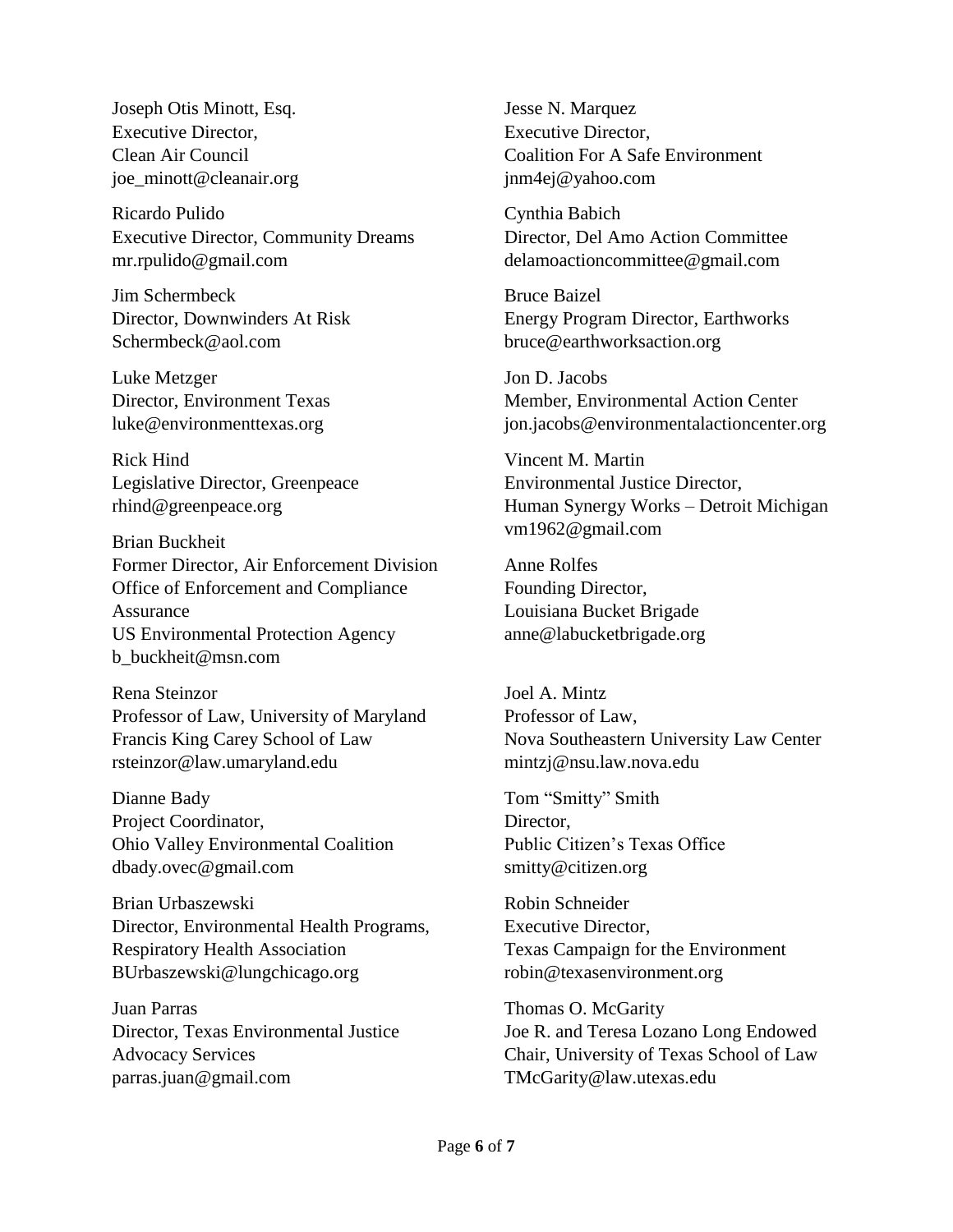Brian Moench, MD President, Utah Physicians for a Healthy Environment drmoench@yahoo.com

Julie Archer Project Manager, WV Surface Owners' Rights Organization julie@wvsoro.org

Tim Wagner Executive Director, Utah Physicians for a Healthy Environment twagneruphe@gmail.com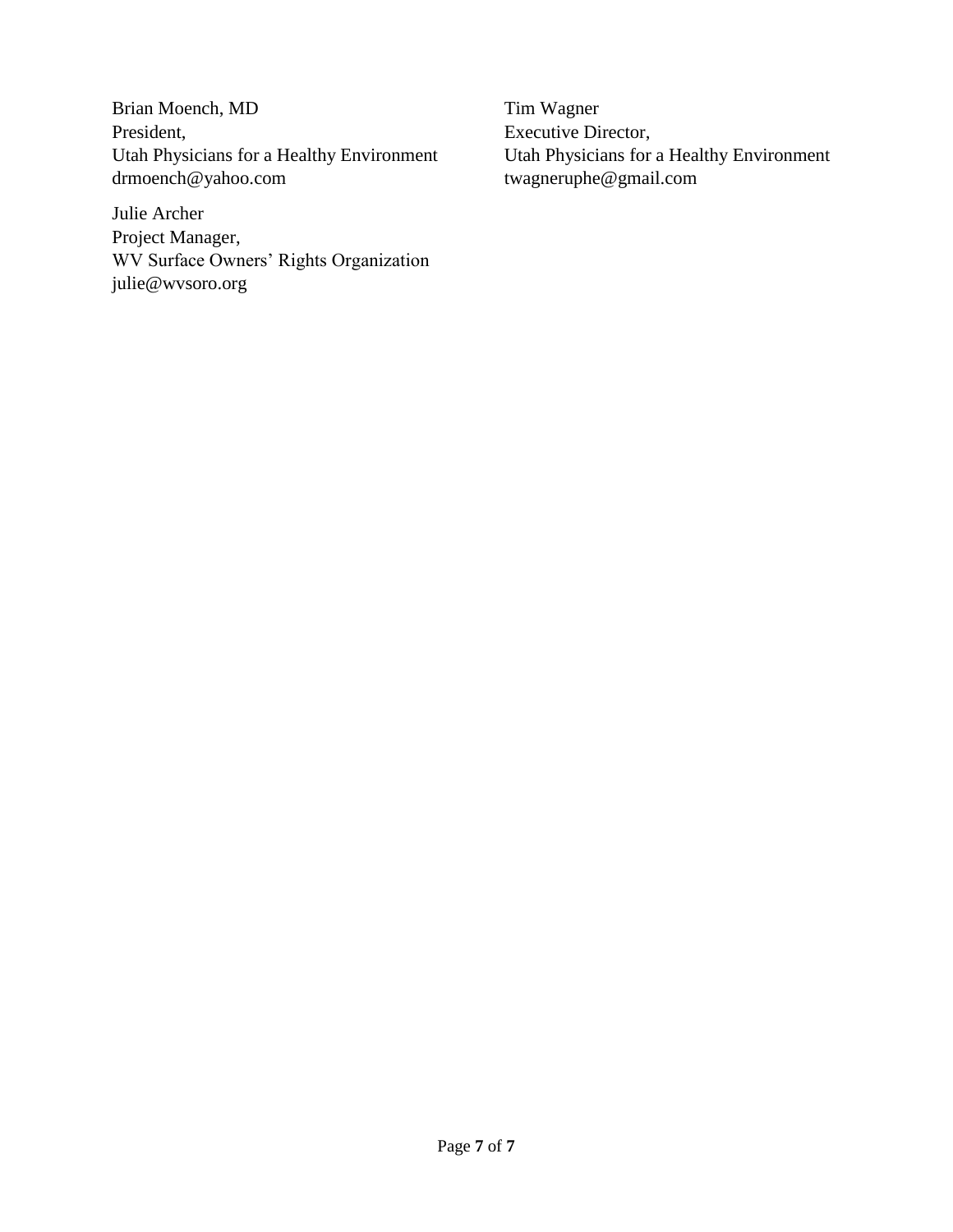| <b>Name</b>                                                  | County          | <b>RN</b>     | Report #         | <b>Event Began</b> | <b>Duration of Event</b><br>(hours:minutes) | <b>Pollutant</b>                               | <b>Amount</b><br><b>Released (lbs)</b> |
|--------------------------------------------------------------|-----------------|---------------|------------------|--------------------|---------------------------------------------|------------------------------------------------|----------------------------------------|
|                                                              |                 |               | 220583           | 9/22/15            | 12:18                                       | Sulfur Dioxide                                 | 41,326                                 |
|                                                              |                 |               | 217577           | 7/20/15            | 32:45:00                                    | <b>Sulfur Dioxide</b>                          | 262,628                                |
|                                                              |                 |               | 217440           | 7/16/15            | 4:11                                        | <b>Sulfur Dioxide</b>                          | 36,090                                 |
|                                                              |                 |               | 216398           | 7/6/15             | 81:54                                       | <b>Sulfur Dioxide</b>                          | 40,874                                 |
|                                                              |                 |               | 215732           | 6/13/15            | 3:30<br>56:45                               | <b>Sulfur Dioxide</b><br><b>Sulfur Dioxide</b> | 72,892                                 |
|                                                              |                 |               | 215140<br>214858 | 6/2/15<br>5/28/15  | 71:59                                       | <b>Sulfur Dioxide</b>                          | 263,146<br>17,354                      |
| Amerada Hess Seminole Gas                                    | Gaines          | 103758470     | 214838           | 5/28/15            | 1:42                                        | Sulfur Dioxide                                 | 12,050                                 |
| <b>Processing Plant</b>                                      |                 |               | 214087           | 5/13/15            | 108:05                                      | Sulfur Dioxide                                 | 52,473                                 |
|                                                              |                 |               | 213602           | 5/5/15             | 15:10                                       | <b>Sulfur Dioxide</b>                          | 76,017                                 |
|                                                              |                 |               | 213513           | 5/4/15             | 79:54                                       | Sulfur Dioxide                                 | 30,490                                 |
|                                                              |                 |               | 211161           | 3/10/15            | 62:17:00                                    | <b>Sulfur Dioxide</b>                          | 72,920                                 |
|                                                              |                 |               | 209589           | 2/1/15             | 9:11                                        | Sulfur Dioxide                                 | 43,769                                 |
|                                                              |                 |               | 209312           | 1/26/15            | 119:37                                      | Sulfur Dioxide                                 | 329,540                                |
|                                                              |                 |               | 208820           | 1/15/15            | 72:15                                       | <b>Sulfur Dioxide</b>                          | 27,064                                 |
| <b>Ascend Performance Materials</b><br>Chocolate Bayou Plant | <b>Brazoria</b> | 100238682     | 218858           | 8/12/15            | 47:55                                       | Acrylonitrile                                  | 8,678                                  |
| <b>BASF Total Fina Nafta Region Olefins</b>                  |                 |               |                  |                    |                                             | Benzene                                        | 13,065                                 |
| Complex                                                      | Jefferson       | 100216977     | 212758           | 4/15/15            | 121:45                                      | Ethylbenzene                                   | 1,978                                  |
|                                                              |                 |               |                  |                    |                                             | Other HAPs                                     | 7,082                                  |
| <b>Blanchard Refining Galveston Bay</b><br>Refinery          | Galveston       | 102535077     | 208455           | 1/13/15            | 22:54                                       | <b>Catalyst Fines</b>                          | 216,480                                |
|                                                              |                 |               |                  |                    |                                             | 1,3-Butadiene                                  | 319                                    |
|                                                              |                 |               | 219065           | 8/19/15            | 26:00                                       | Benzene                                        | 542                                    |
|                                                              |                 |               |                  |                    |                                             | Other VOCs                                     | 34,107                                 |
|                                                              |                 |               |                  |                    |                                             | 1,3-Butadiene                                  | 1,088                                  |
|                                                              |                 |               | 218061           | 8/8/15             | 156:00                                      | Benzene                                        | 853                                    |
|                                                              |                 |               |                  |                    |                                             | Other VOCs                                     | 49,746                                 |
|                                                              |                 |               |                  | 7/17/15            | 59:00                                       | 1,3-Butadiene                                  | 1,484                                  |
|                                                              |                 |               | 217273           |                    |                                             | Benzene                                        | 8,912<br>60,322                        |
|                                                              | Other VOCs      | 1,3-Butadiene | 410              |                    |                                             |                                                |                                        |
| Dow Texas Operations Freeport                                | <b>Brazoria</b> | 100225945     | 216997           | 7/8/15             | 64:40                                       | Benzene                                        | 913                                    |
|                                                              |                 |               |                  |                    |                                             | Other VOCs                                     | 16,663                                 |
|                                                              |                 |               |                  |                    |                                             | 1,3-Butadiene                                  | 1,922                                  |
|                                                              |                 |               | 210215           | 3/5/15             | 65:00                                       | Benzene                                        | 2,961                                  |
|                                                              |                 |               |                  |                    |                                             | Other VOCs                                     | 104,158                                |
|                                                              |                 |               |                  |                    |                                             | 1,3-Butadiene                                  | 1,003                                  |
|                                                              |                 |               | 209798           | 2/5/15             | 13:42                                       | Benzene                                        | 1,407                                  |
|                                                              |                 |               |                  |                    |                                             | Other VOCs                                     | 20,696                                 |
|                                                              |                 |               |                  |                    |                                             | 1,3-Butadiene                                  | 2,742                                  |
|                                                              |                 |               | 207797           | 1/8/15             | 71:00                                       | Benzene                                        | 2,561                                  |
|                                                              |                 |               |                  |                    |                                             | Other VOCs                                     | 82,845                                 |
|                                                              |                 |               | 219879           | 9/9/15             | 18:15                                       | <b>Butadiene</b><br>Other VOCs                 | 4,076<br>34,541                        |
| Formosa Point Comfort Plant                                  | Calhoun         | 100218973     |                  |                    |                                             | 1,3-Butadiene                                  | 10,333                                 |
|                                                              |                 |               | 210551           | 2/23/15            | 29:40                                       | Other VOCs                                     | 41,141                                 |
|                                                              |                 |               | 208841           | 1/20/15            | 11:10                                       | 1,3-Butadiene                                  | 3,672                                  |
|                                                              |                 |               |                  |                    |                                             | 1,3-Butadiene                                  | 11,784                                 |
| Houston Plant <sup>1</sup>                                   | Harris          | 100219526     | 218679           | 8/11/15            | 6:03                                        | Other VOCs                                     | 73,390                                 |
| Huntsman Port Neches                                         | Jefferson       | 100219252     | 218781           | 8/13/15            | 15:00                                       | Ethylene Oxide                                 | 12,938                                 |
|                                                              |                 |               | 219592           | 8/29/15            | 54:00                                       | <b>Sulfur Dioxide</b>                          | 136,125                                |
|                                                              |                 |               | 217499           | 7/17/15            | 62:00                                       | <b>Sulfur Dioxide</b>                          | 366,832                                |
|                                                              |                 |               | 212258           | 4/1/15             | 12:00                                       | <b>Sulfur Dioxide</b>                          | 36,546                                 |
|                                                              |                 |               | 212259           | 3/27/15            | 9:30                                        | <b>Sulfur Dioxide</b>                          | 22,566                                 |
|                                                              |                 |               | 211456           | 3/11/15            | 42:00                                       | <b>Sulfur Dioxide</b>                          | 130,899                                |
| James Lake Gas Plant                                         | Ector           | 107088759     | 210714           | 2/26/15            | 10:20                                       | <b>Sulfur Dioxide</b>                          | 22,331                                 |
|                                                              |                 |               | 210655           | 2/24/15            | 40:00                                       | <b>Sulfur Dioxide</b>                          | 123,329                                |
|                                                              |                 |               | 210552<br>210072 | 2/22/15            | 31:30<br>70:15                              | <b>Sulfur Dioxide</b><br><b>Sulfur Dioxide</b> | 65,268                                 |
|                                                              |                 |               | 209893           | 2/8/15<br>2/7/15   | 8:20                                        | Sulfur Dioxide                                 | 148,530<br>19,184                      |
|                                                              |                 |               | 209869           | 2/5/15             | 22:20                                       | Sulfur Dioxide                                 | 45,028                                 |
|                                                              |                 |               | 217030           | 7/12/15            | 127:30                                      | Particulate Matter                             | 334,000                                |
|                                                              |                 |               | 215969           | 6/17/15            | 8:35                                        | Particulate Matter                             | 25,200                                 |
| Borger Refinery <sup>2</sup>                                 | Hutchinson      | 102495884     | 215727           | 6/13/15            | 40:30                                       | Particulate Matter                             | 143,000                                |
|                                                              |                 |               | 215142           | 6/2/15             | 36:59                                       | Particulate Matter                             | 12,500                                 |
| Shell Oil Deer Park                                          | Harris          | 100211879     | 218482           | 8/9/15             | 0:56                                        | 1,3-Butadiene                                  | 309,213                                |

Source: This information was obtained from reports submitted to Texas Commission on Environmental Quality's Air Emission Event Reporting Database.

<http://www2.tceq.texas.gov/oce/eer/>

## **Attachment 1: Short-Term Emission Events: 2015 Examples from Texas**

 $^1$  TCEQ's online database identifies the Texas Petrochemicals facility as "Houston Plant." The RN number was used to identify the owner/operator as Texas Petrochemical.

 $^{2}$  The RN number was used to identify the owner/operator of the "Borger Refinery" as Conoco Phillips.